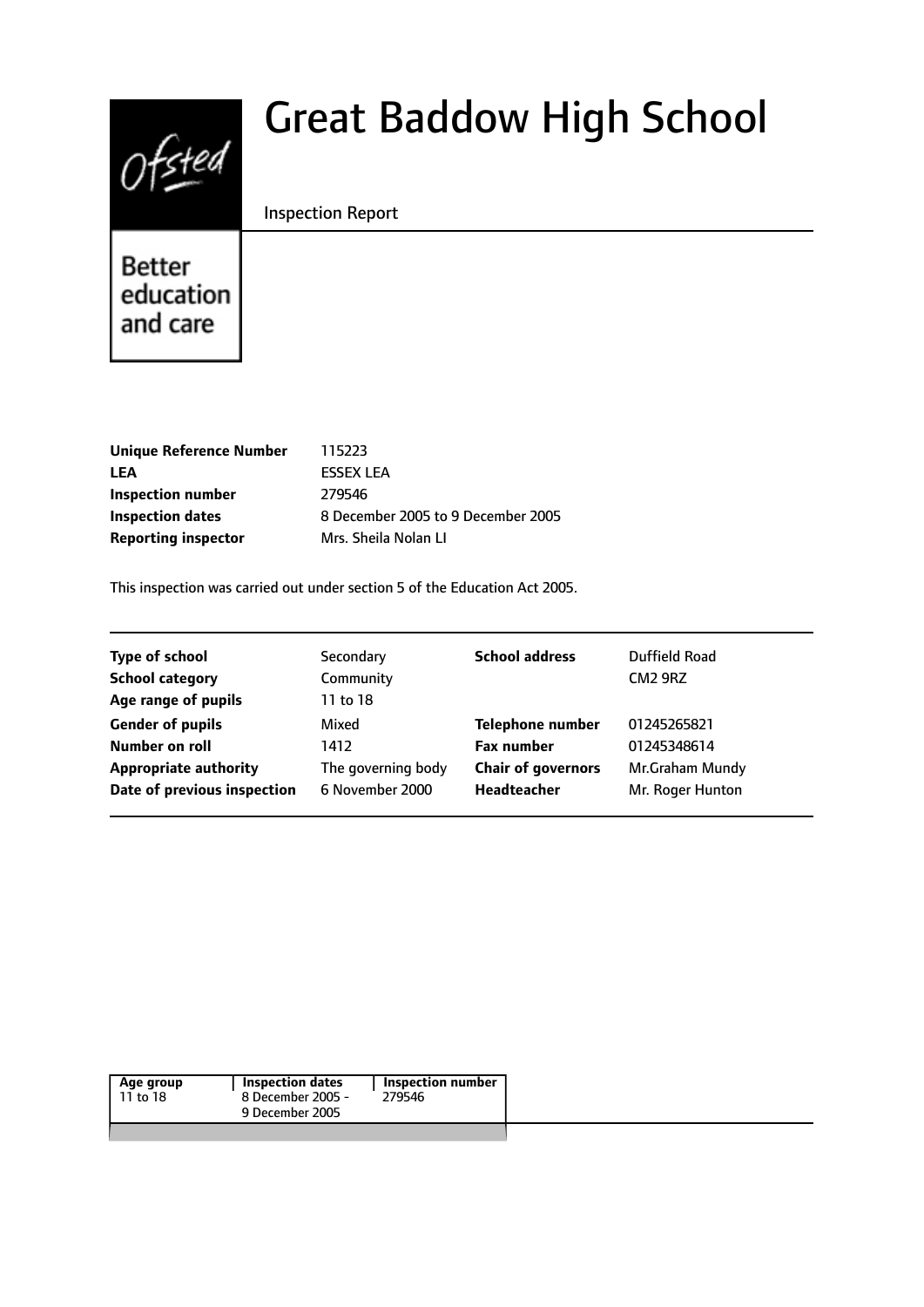© Crown copyright 2006

#### Website: www.ofsted.gov.uk

This document may be reproduced in whole or in part for non-commercial educational purposes, provided that the information quoted is reproduced without adaptation and the source and date of publication are stated.

Further copies of this report are obtainable from the school. Under the Education Act 2005, the school must provide a copy of this report free of charge to certain categories of people. A charge not exceeding the full cost of reproduction may be made for any other copies supplied.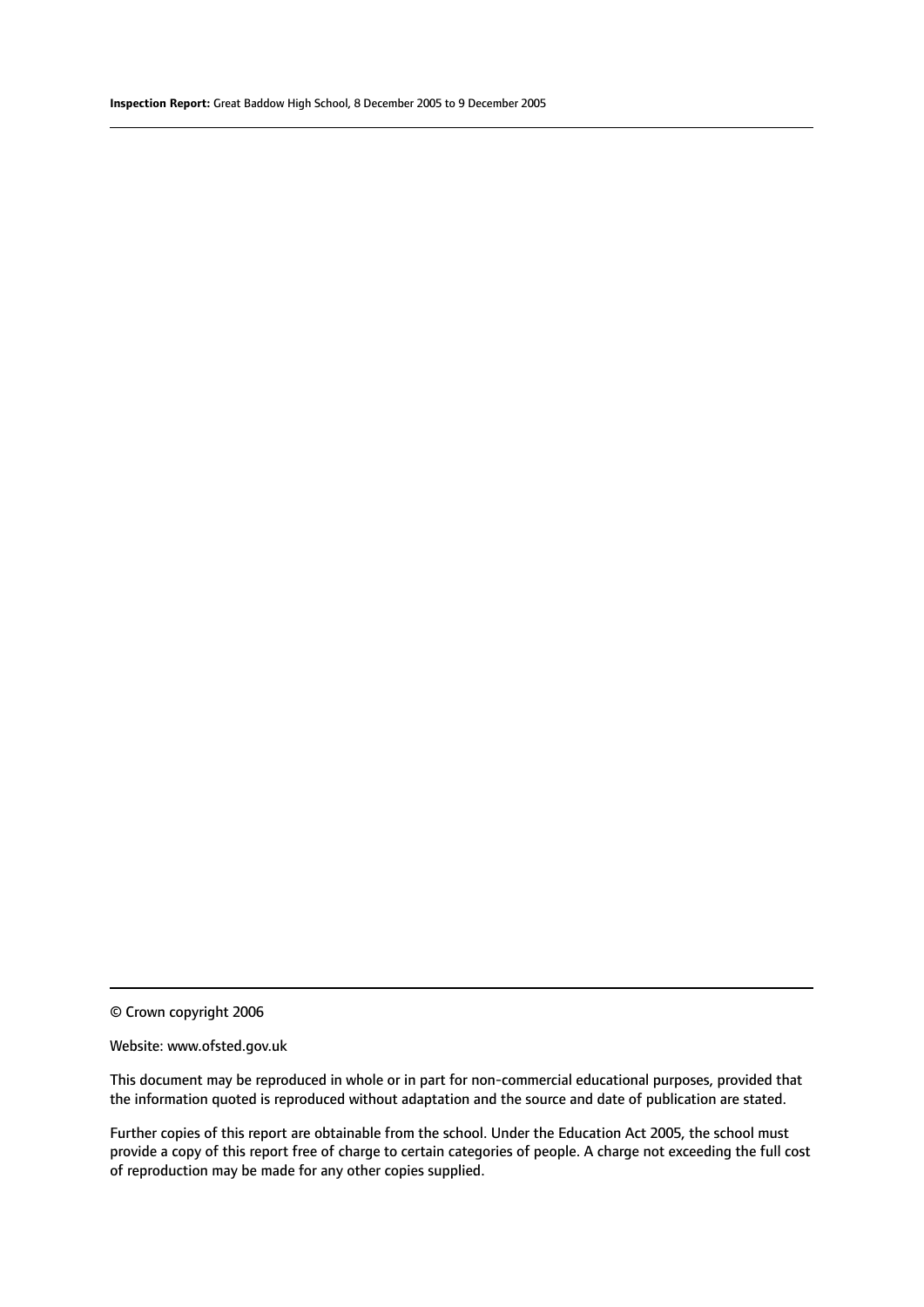## **Introduction**

The inspection was carried out by five Additional Inspectors.

#### **Description of the school**

Great Baddow High School, to the South East of Chelmsford, is much sought after by families throughout the area and remains oversubscribed. It is larger than most schools although numbers in the sixth form are close to the national average. The school has Sports College status and one in ten students is chosen for ability in physical education and sport. Few pupils are at the early stages of learning English. There is little incidence of deprivation and the number of students eligible for a free school meal is low. Very few students join or leave the school other than at standard times. Attainment on entry is broadly average and the proportion of students with special educational needs, including those with statements, is lower than average. The school hosts a special educational needs unit with 14 places for students with hearing impairment.

#### **Key for inspection grades**

| Grade 1 | Outstanding  |
|---------|--------------|
| Grade 2 | Good         |
| Grade 3 | Satisfactory |
| Grade 4 | Inadequate   |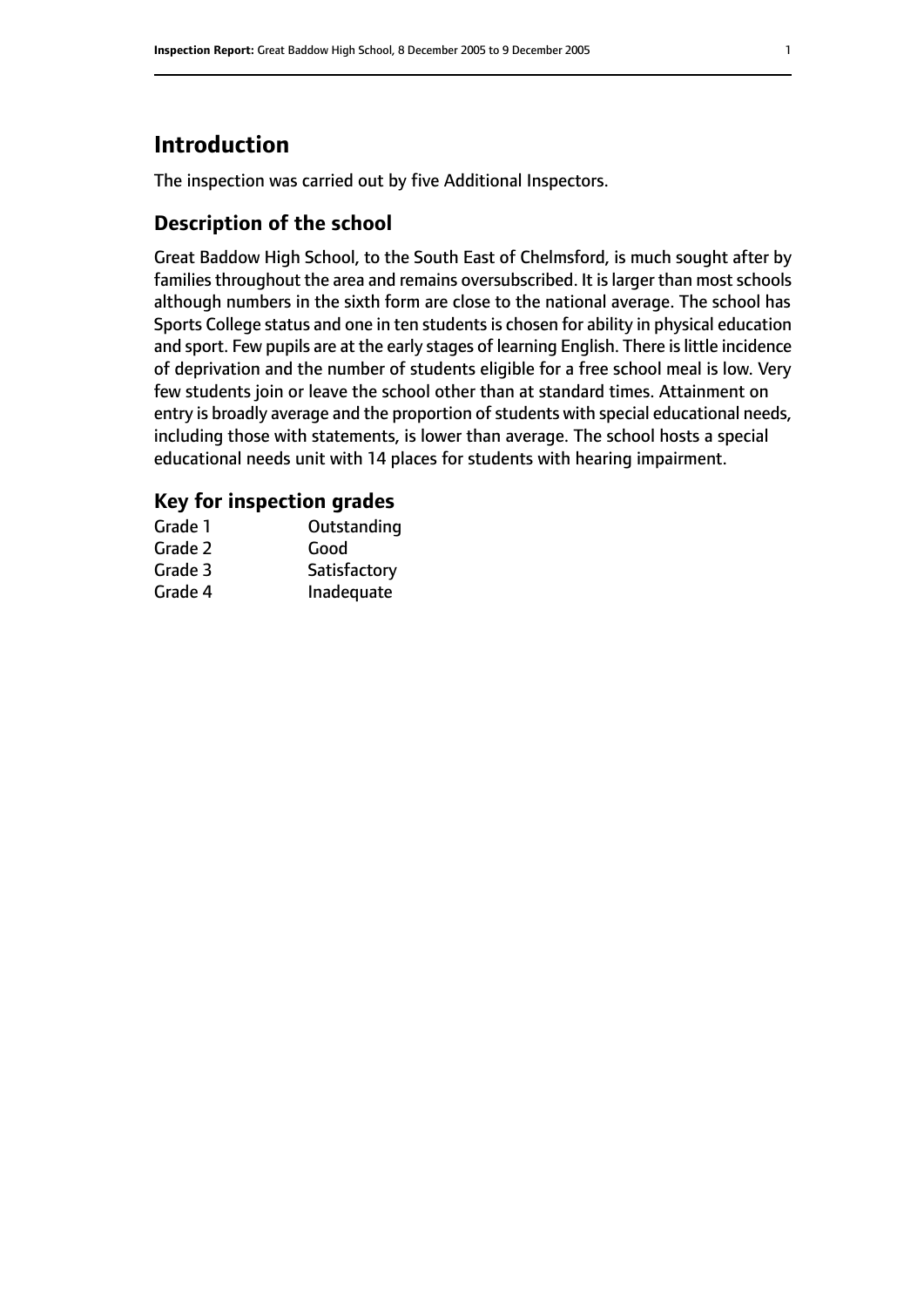### **Overall effectiveness of the school**

#### **Grade: 2**

Great Baddow is an effective school that provides students with a good quality of education. Its sixth form is a particular strength. The unit for students with hearing impairment is outstanding. Value for money is good. The excellent leadership of the headteacher, well supported by the senior team, promotes a rigorous focus on school improvement. The school's evaluation of its work is honest and accurate. Governors support and challenge the school very well. Students achieve above average standards across many areas of the curriculum and make good progress from a broadly average base on joining the school. Girls and boys achieve well in relation to their starting points by the end of Year 11. Post-16 students also achieve high standards. Results in advanced (A level) examinations are in the top 25 % of schools nationally. Good teaching and the priority given to the care and support of the students are major contributory factors to the school's success. The school rightly recognises that the guidance students receive on how to improve their work in the main school does not always match the best practice in all subjects. Parents support the school well. Only a very few are concerned about the behaviour of a small number of students. The school has used its specialist status as a sports college very successfully to further the students' personal development, to extend the range of curricular experiences, and to develop teaching strategies to help boys achieve well. The school has demonstrated its strong capacity to improve. Between successive inspections it has made significant progress whilst retaining the intent to be even better. Standards in the main school and in the sixth form have continued to rise. The last inspection found few areas for improvement. These have been mainly addressed. To become even better the school recognises that it should continue its robust efforts to raise standards further in science and mathematics in the main school.

#### **Effectiveness and efficiency of the sixth form**

#### **Grade: 1**

The school rightly recognises that the effectiveness and efficiency of the sixth form are excellent. Standards are well above average and students achieve very well. Students entering the sixth form receive very helpful guidance on the good range of GCE advanced supplementary (AS) and A level courses offered. The high level of support provided, particularly by the head of sixth form, is much appreciated by the students who consider her as a 'critical friend'. Consistently good teaching contributes well to students' keen enjoyment in learning so that most complete their courses. Students' personal development is excellent; all students play a very active part in school life and take part in community service. Outstanding leadership and management of the sixth form enable students, including some from the hearing impaired unit, to achieve of their best. The capacity to improve is strong and the sixth form provides good value for money.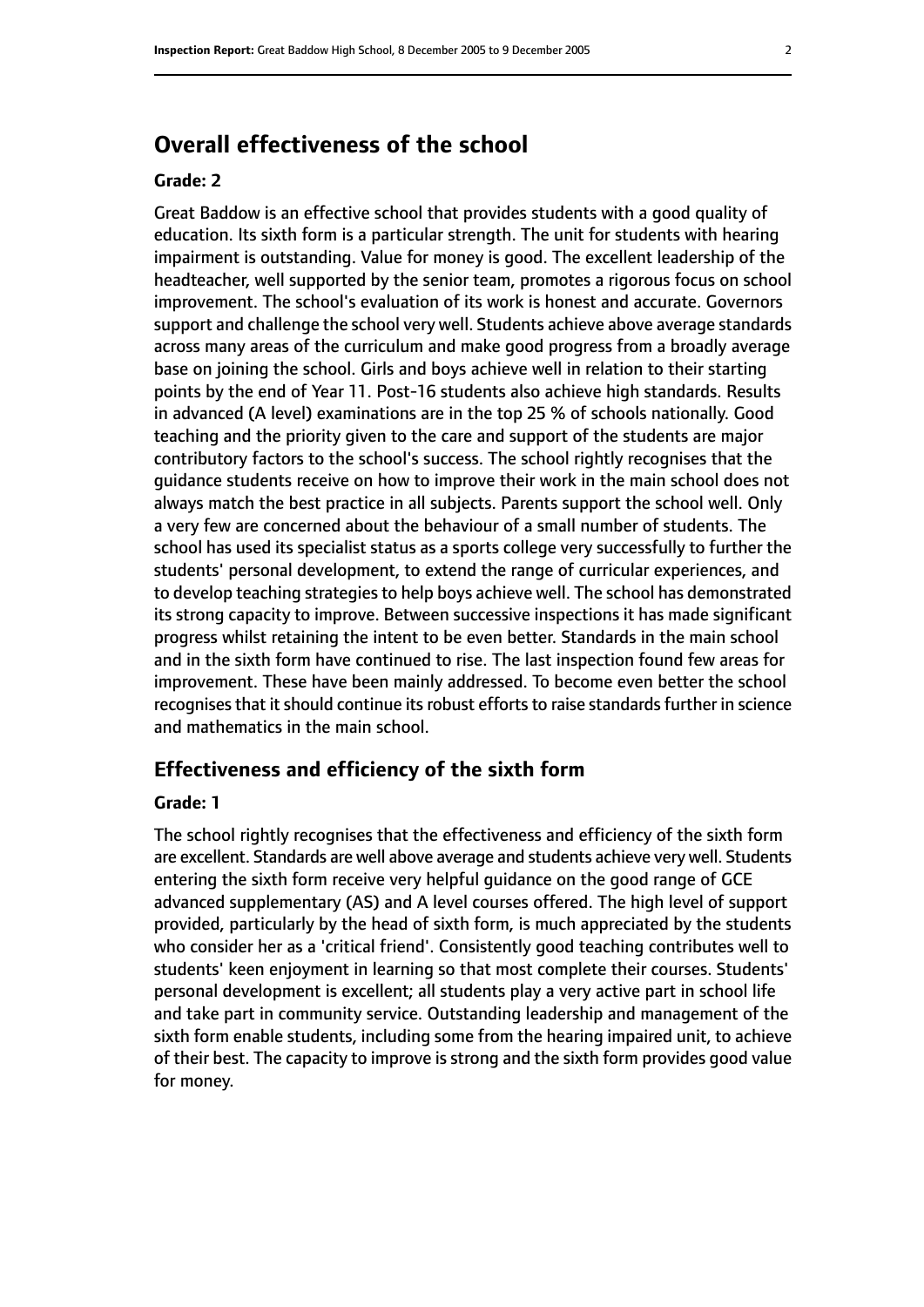#### **What the school should do to improve further**

- continue to raise standards in mathematics and science - improve the quality of day-to day assessment in some lessons so that it matches the best practice in the school.

#### **Achievement and standards**

#### **Grade: 2**

#### **Grade for sixth form: 1**

Students in the main school reach standards that are overall above those expected nationally. The majority make at least good progress. There has been a year-on-year improvement in the proportion of the students gaining five or more higher GCSE grades. Post-16 students also make very good progress. Standards in the sixth form have been consistently higher than average with students achieving particularly well in A level business studies, mathematics and physical education. Despite these encouraging results, the school rightly recognises that students do not achieve equally well in all subject areas. Examination results in English outstrip those of mathematics and science at Key Stage 4. The percentage of students obtaining grade C or better in both English and mathematics is close to national figures but too low given the students' success in other areas. Particularly successful subjects include physical education, reflecting the school's specialist status as a sports college, art and design, history, design and technology, and information and communication technology (ICT). The 2005 national test results at the end of Year 9 are well above average and show an improvement on those of the previous year in each of English, mathematics and science. Most students achieved well but made the greatest progress in English. The school has taken vigorous steps to address students' slower progress in mathematics and science. The lower attainment of boys on entry explains the gap in the performance of boys and girls at the end of Year 11 and in the sixth form in last year's results. Generally, students on the school's register of special educational needs make good progress because of caring support and a literacy recovery programme. Students with hearing impairment make excellent progress.

#### **Personal development and well-being**

#### **Grade: 2**

#### **Grade for sixth form: 1**

The school's judgement that students' personal development and well being are good in the main school and excellent in the sixth form is accurate. The majority of students enjoy coming to school and attendance is above average. Students are proud of their school, have generally good attitudes to learning, and appreciate their 'helpful teachers'. Behaviour round the school and in lessons is good although a very few parents consider this not to be so. Students are very clear as to rewards and sanctions for disruption or inappropriate attitudes. The well organised school council provides a good vehicle through which students are comfortable in making their views known. Students feel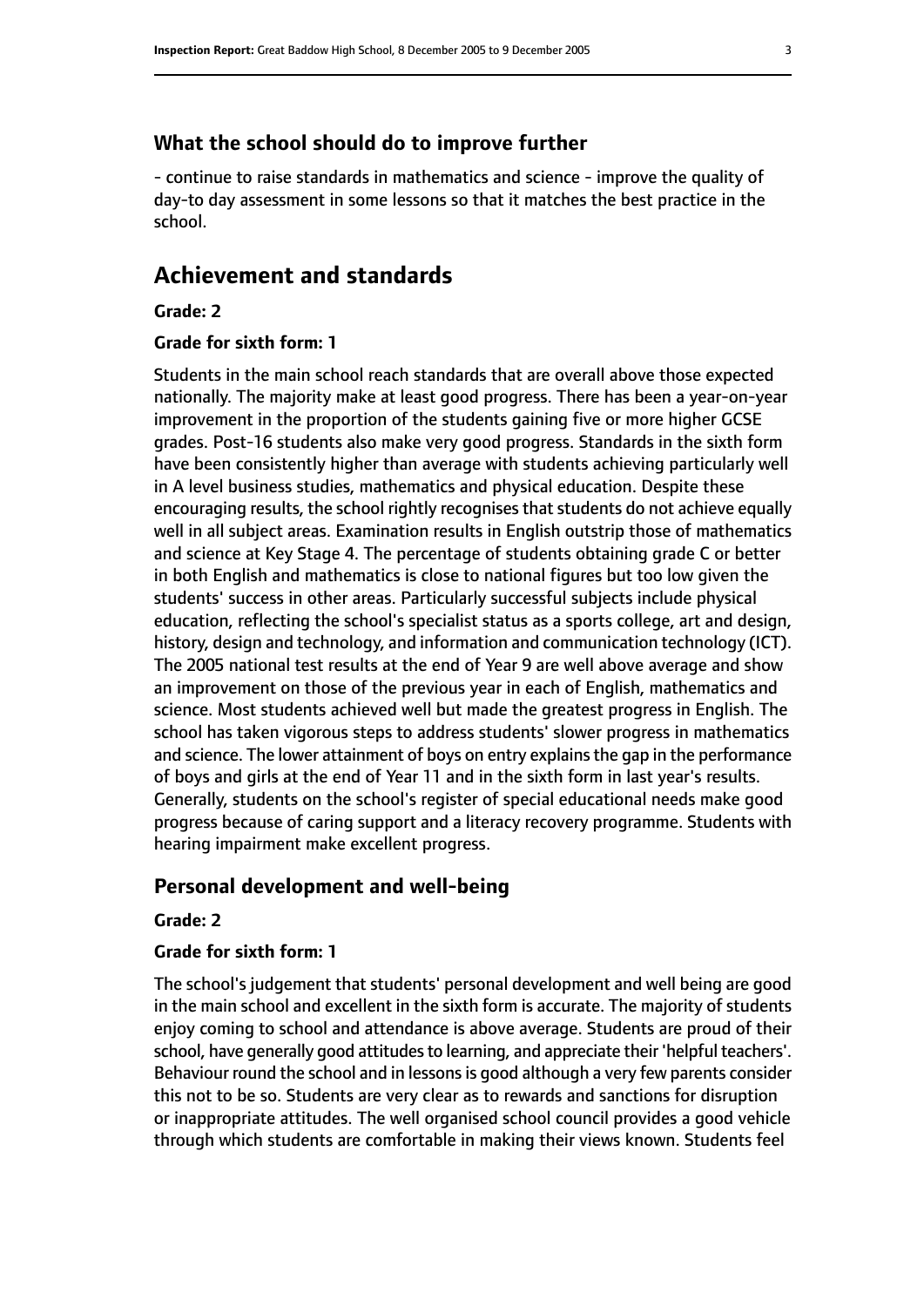their opinions count. Students shoulder responsibilities well. Particularly notable is main-stream students' sense of responsibility towards those in the hearing impaired unit. Many have learned to sign and they take care to ensure none are not left out in class activities. Students contribute to the wider community through the junior and community sports leaders' programme. Younger students mentor new arrivals to the school. Sixth form students are involved in many aspects of community service and students at all levels are generous in supporting charities. The school holds advanced accreditation as a healthy school. Students enjoy the meals cooked on site and are encouraged to make healthy choices. They benefit from a very wide range of physical activities, reflecting the impact of the sports college. The school grounds are secure and the split lunch break allows staff to ensure safety. Some students, however, do express concern over the amount of litter on the premises and the lack of cleanliness in some areas. Community links are outstanding, often facilitated through the sports specialism but also through the school's focus on business and enterprise. All Year 11 students benefit from extended work experience. The school's relentless focus on improving key skills makes a very positive contribution to future economic well- being. Students' spiritual, moral, social and cultural development is good, although spiritual development is not planned into the curriculum and there is limited opportunity for students to reflect. A number of study days focus sharply on key elements of personal, social, health and citizenship education. Cultural development is very good with outstanding displays of art and a range of productions of music and drama. Occasional days, such as the Africa day, give students opportunities to learn about other cultures.

# **Quality of provision**

#### **Teaching and learning**

#### **Grade: 2**

The school rightly judges that it has sustained good quality teaching and learning acrossthe school. Some practice is outstanding. Performance management, the school's coaching programme and the guidance of the advanced skills teacher have had a very positive impact in maintaining high expectations of classroom teachers. Teaching in the sixth form is consistently good. In the very best lessons, teachers are determined to ensure that students achieve to the best of their abilities. These teachers motivate students with thoughtful lesson planning and demanding questions. Good teaching is rooted in teachers' subject knowledge and very warm relationships. Humour and the efficient use of time underpin classroom practice. As a result, students try hard and work well individually and in groups. In some lessons, however, students spend too long listening or working on one task. The needs of different abilities, including some on the school's register of special needs, are not always fully met. There are sometimes too few opportunities for structured talk and a stimulating range of activities. Lesson planning does not always routinely ensure that all teachers know clearly how much each student has understood. The quality of marking across the school remains too variable. At best it provides good guidance to students on how to improve, particularly in the sixth form, but in other year groups it can be cursory across a number of subjects.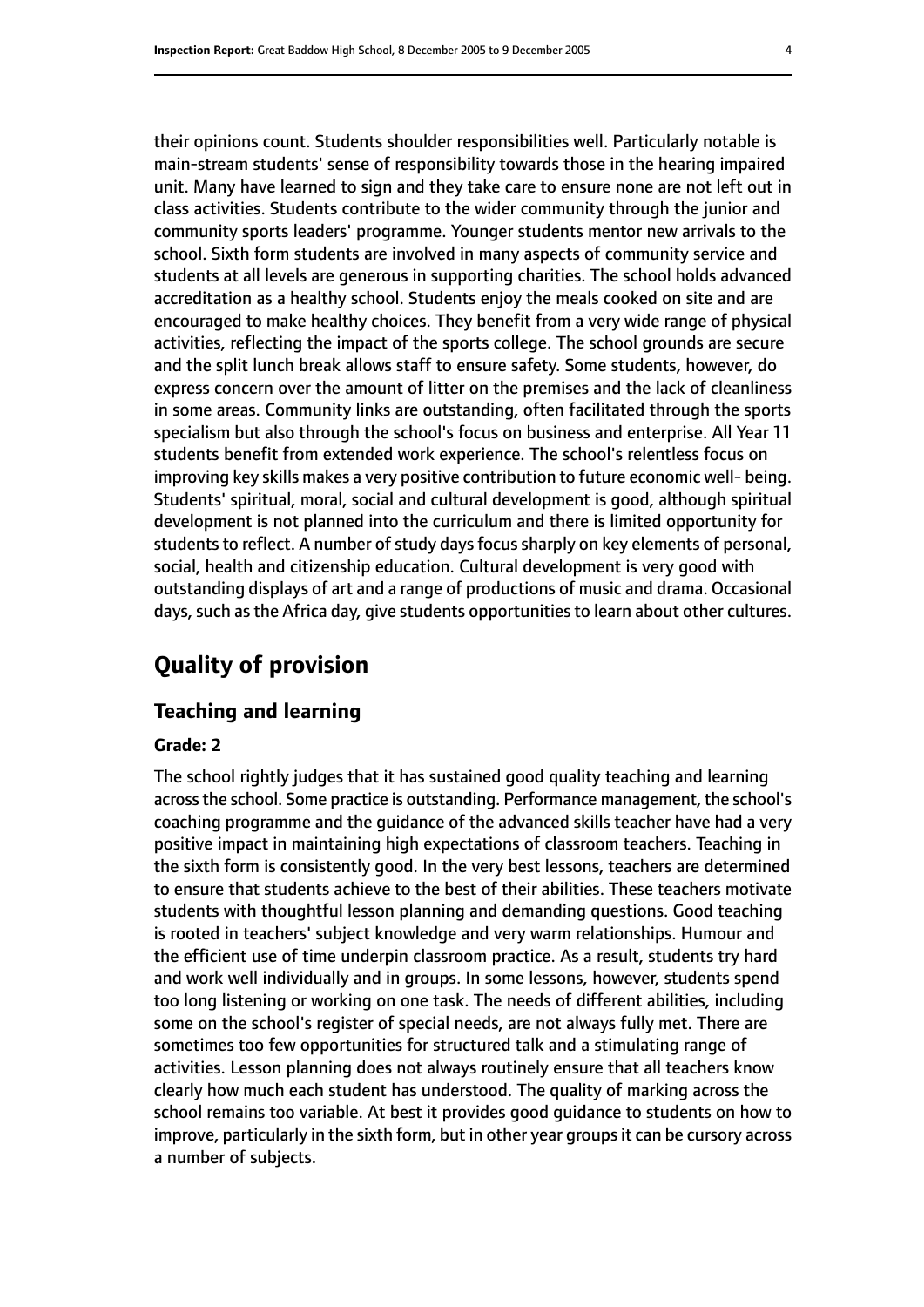#### **Curriculum and other activities**

#### **Grade: 2**

The good quality curriculum has greater flexibility than at the time of the last inspection. A broader range of vocational options is now included at Key Stage 4. The well-considered mix of vocational and academic courses, some based at the local college, meets well the differing needs and aspirations of the Year 10 and 11 students. In the sixth form, students select from a good range of advanced level courses. The school negotiates carefully alternative pathways with other local institutions for post-16 students seeking different accreditation. All students have ready access to ICT resources outside of lesson times. The school rightly recognises that there is further scope to update and extend ICT provision in classrooms. An excellent range of sporting, social and cultural out-of-hours activities adds greatly to the students' relish for school. The school has used its specialist sports status well to increase opportunities for students to work in teams and to develop leadership skills. Through the sports college, the school has built an impressive range of links with other institutions and training providers, both at home and overseas.

#### **Care, guidance and support**

**Grade: 2**

#### **Grade for sixth form: 1**

Care guidance and support are good in the main school and excellent in the sixth form. Child protection, health and safety, and risk assessment procedures are clear. Students say they can talk freely about problems to adults. They feel respected and value being treated 'as equals'. Students emphasise that tutors 'really care'. They consider that any bullying is dealt with fairly and rapidly. Good liaison with external agencies ensures that students have access to appropriate sources of help. Personal and academic monitoring is increasingly well managed. Students have a clear understanding of their personal targets. Good academic quidance in Years 9 and 11 enables students to choose appropriate study pathways. Teachers provide good careers advice and help with university applications but students would also like Connexions to provide a stronger perspective on opportunities after leaving school.

#### **Leadership and management**

#### **Grade: 2**

#### **Grade for sixth form: 1**

The school is well led and managed. The excellent leadership of the headteacher supported by an effective senior team promotes a rigorous focus on school improvement. Equality of opportunity is very well promoted. Some other elements of leadership are also outstanding and include the direction of the sixth form, the management of the hearing impaired unit, and the running of the sports college. Excellent guidance from the school's advanced skills teacher is effective in improving aspects of teaching. The school's strong culture of self-evaluation continues to develop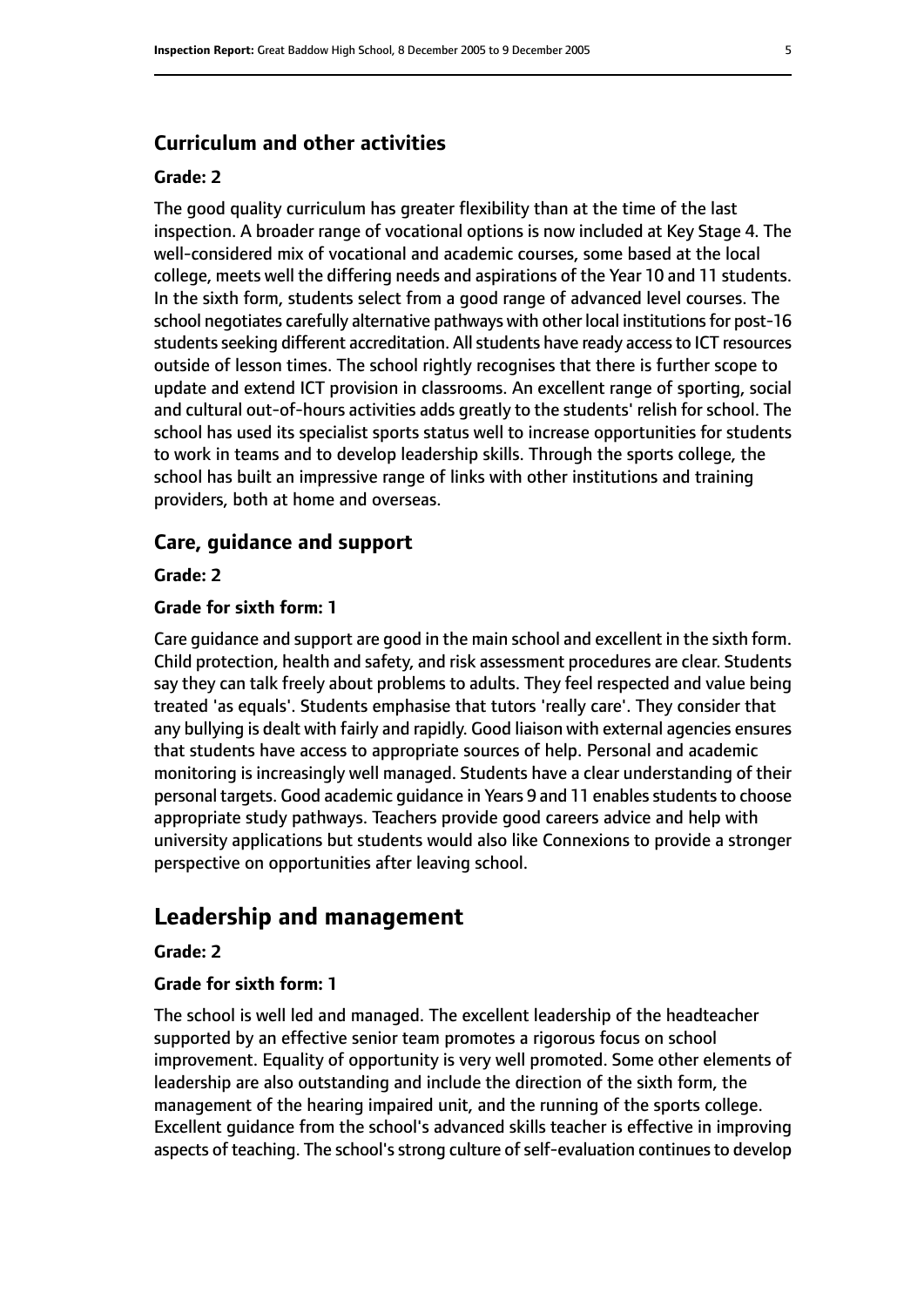through regular, detailed reviews of subjects, teachers and students and has resulted in continued improvement in overall performance. The considered use of staff development activities alongside performance targets have been important factors in developing the capacity of middle managers. Data is analysed well to highlight any likely underachievement among individual students but the school recognises clearly the need to raise awareness of the performance of different groups. The views of parents, who support the school well, and of students are sought energetically so that perceived weaknesses are remedied rapidly. The capacity of the school to secure the further improvement it seeks is strong. Governors are very well informed about the school's performance and are closely involved in its work. They are expertly led and fulfil their responsibilities well. All statutory requirements are met. The school is well staffed. Teachers appreciate the training they receive, and the school's positive, professional atmosphere. Accommodation is satisfactory, as are resources for learning. Income is adequate, and the school has received valuable extra funds. These are well spent, and regular financial management is good. The school gives good value for money.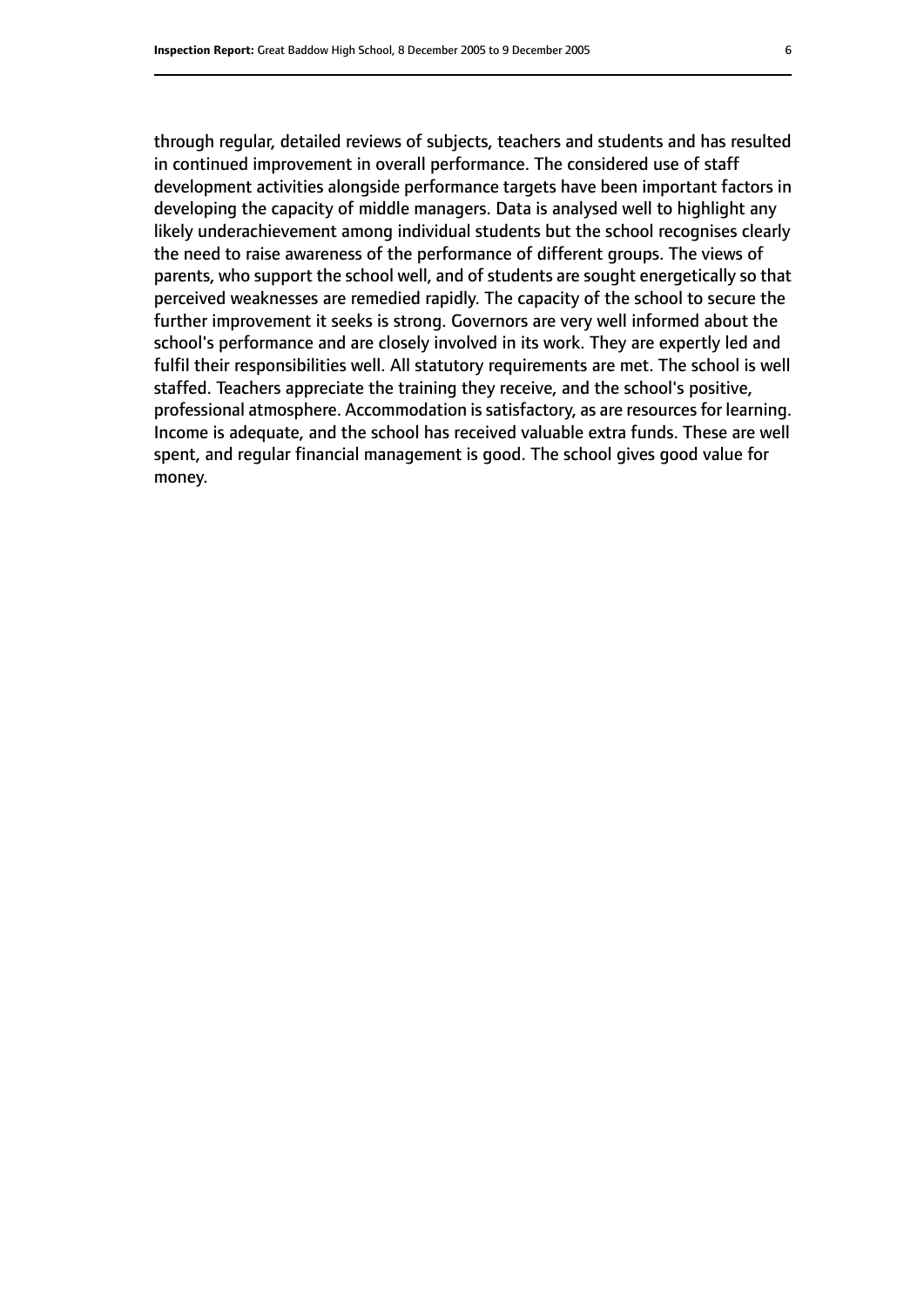**Any complaints about the inspection or the report should be made following the procedures set out inthe guidance 'Complaints about school inspection', whichis available from Ofsted's website: www.ofsted.gov.uk.**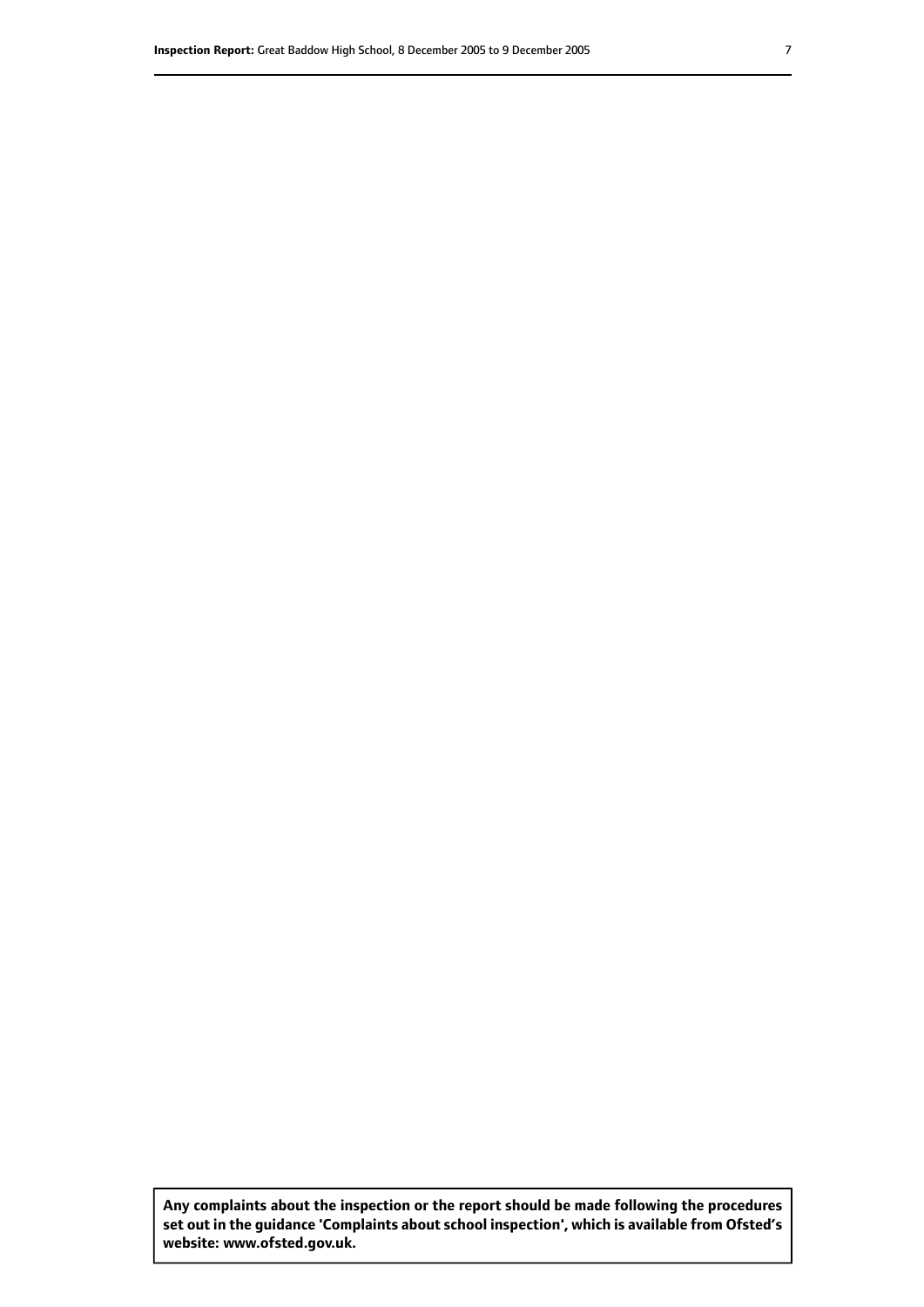# **Inspection judgements**

| Key to judgements: grade 1 is outstanding, grade 2 good, grade 3 | School         | $16-19$ |
|------------------------------------------------------------------|----------------|---------|
| satisfactory, and grade 4 inadequate                             | <b>Overall</b> |         |

#### **Overall effectiveness**

| How effective, efficient and inclusive is the provision of education,<br>integrated care and any extended services in meeting the needs of<br>learners? |     |           |
|---------------------------------------------------------------------------------------------------------------------------------------------------------|-----|-----------|
| How well does the school work in partnership with others to promote<br>learners' well-being?                                                            |     |           |
| The quality and standards in foundation stage                                                                                                           | ΝA  | <b>NA</b> |
| The effectiveness of the school's self-evaluation                                                                                                       |     |           |
| The capacity to make any necessary improvements                                                                                                         | Yes | Yes       |
| Effective steps have been taken to promote improvement since the last<br>inspection                                                                     | Yes | Yes       |

#### **Achievement and standards**

| How well do learners achieve?                                                                                 |  |
|---------------------------------------------------------------------------------------------------------------|--|
| The standards <sup>1</sup> reached by learners                                                                |  |
| How well learners make progress, taking account of any significant variations  <br>between groups of learners |  |
| How well learners with learning difficulties and disabilities make progress                                   |  |

#### **Personal development and well-being**

| How good is the overall personal development and well-being of the<br>learners?                                  |  |
|------------------------------------------------------------------------------------------------------------------|--|
| The extent of learners' spiritual, moral, social and cultural development                                        |  |
| The behaviour of learners                                                                                        |  |
| The attendance of learners                                                                                       |  |
| How well learners enjoy their education                                                                          |  |
| The extent to which learners adopt safe practices                                                                |  |
| The extent to which learners adopt healthy lifestyles                                                            |  |
| The extent to which learners make a positive contribution to the community                                       |  |
| How well learners develop workplace and other skills that will contribute to<br>their future economic well-being |  |

#### **The quality of provision**

| How effective are teaching and learning in meeting the full range of<br>the learners' needs?          |  |
|-------------------------------------------------------------------------------------------------------|--|
| How well do the curriculum and other activities meet the range of<br>needs and interests of learners? |  |
| How well are learners cared for, guided and supported?                                                |  |

 $^1$  Grade 1 - Exceptionally and consistently high; Grade 2 - Generally above average with none significantly below average; Grade 3 - Broadly average; Grade 4 - Exceptionally low.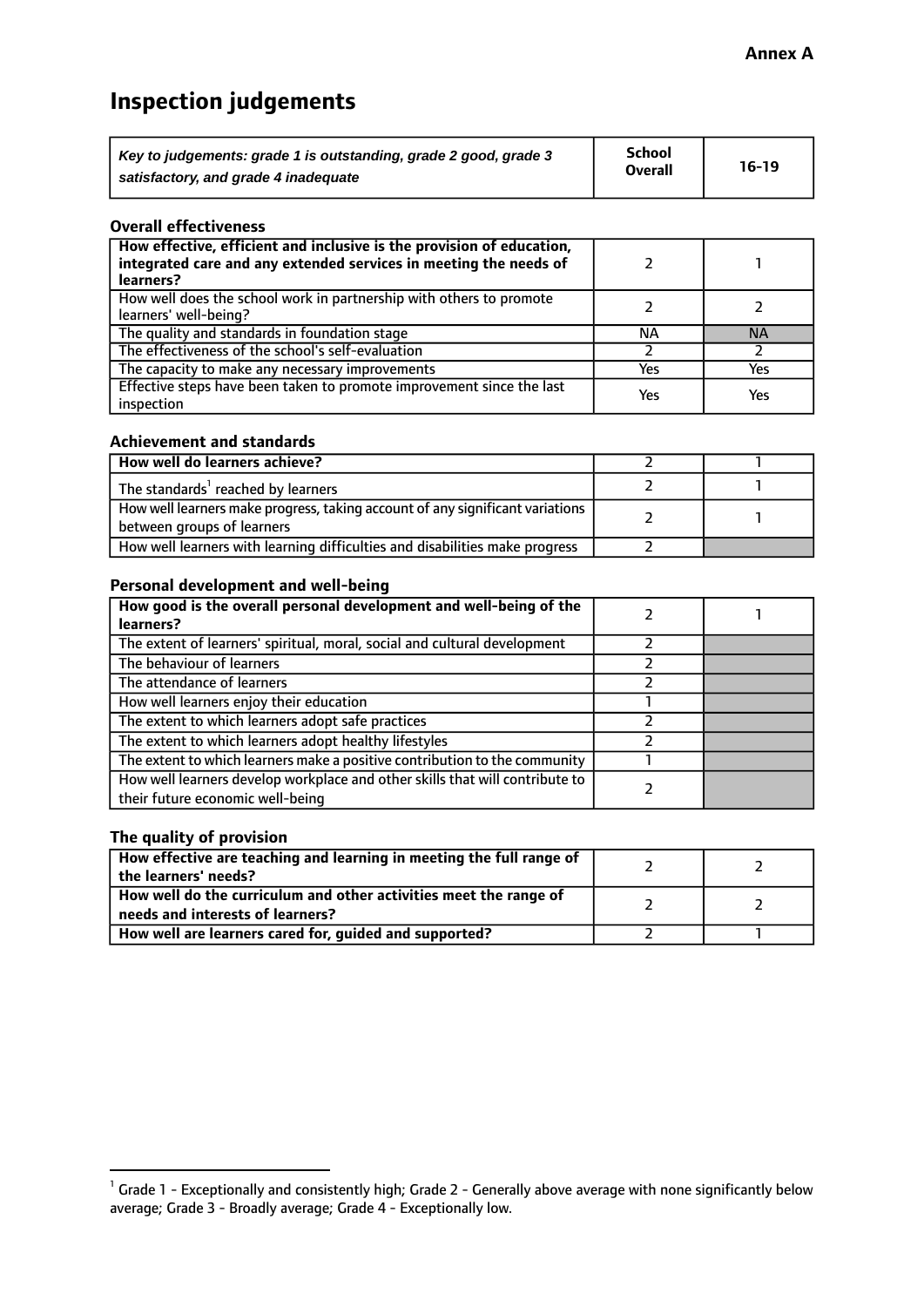#### **Leadership and management**

| How effective are leadership and management in raising achievement<br>and supporting all learners?                                              |     |                          |
|-------------------------------------------------------------------------------------------------------------------------------------------------|-----|--------------------------|
| How effectively leaders and managers at all levels set clear direction leading<br>to improvement and promote high quality of care and education |     |                          |
| How effectively performance is monitored, evaluated and improved to meet<br>challenging targets, through quality assurance and self-review      |     |                          |
| How well equality of opportunity is promoted and discrimination tackled so<br>that all learners achieve as well as they can                     |     |                          |
| How effectively and efficiently resources are deployed to achieve value for<br>money                                                            |     |                          |
| The extent to which governors and other supervisory boards discharge their<br>responsibilities                                                  |     |                          |
| The adequacy and suitability of staff to ensure that learners are protected                                                                     | Yes | insufficient<br>evidence |

| The extent to which schools enable learners to be healthy                                     |            |  |
|-----------------------------------------------------------------------------------------------|------------|--|
| Learners are encouraged and enabled to eat and drink healthily                                | <b>Yes</b> |  |
| Learners are encouraged and enabled to take regular exercise                                  | <b>Yes</b> |  |
| Learners are discouraged from smoking and substance abuse                                     | Yes        |  |
| Learners are educated about sexual health                                                     | <b>Yes</b> |  |
| The extent to which providers ensure that learners stay safe                                  |            |  |
| Procedures for safequarding learners meet current government requirements                     | <b>Yes</b> |  |
| Risk assessment procedures and related staff training are in place                            | <b>Yes</b> |  |
| Action is taken to reduce anti-social behaviour, such as bullying and racism                  | Yes        |  |
| Learners are taught about key risks and how to deal with them                                 | <b>Yes</b> |  |
| The extent to which learners make a positive contribution                                     |            |  |
| Learners are helped to develop stable, positive relationships                                 | <b>Yes</b> |  |
| Learners, individually and collectively, participate in making decisions that affect them     | Yes        |  |
| Learners are encouraged to initiate, participate in and manage activities in school and the   | <b>Yes</b> |  |
| wider community                                                                               |            |  |
| The extent to which schools enable learners to achieve economic well-being                    |            |  |
| There is provision to promote learners' basic skills                                          | Yes        |  |
| Learners have opportunities to develop enterprise skills and work in teams                    | <b>Yes</b> |  |
| Careers education and quidance is provided to all learners in key stage 3 and 4 and the sixth | Yes        |  |
| form                                                                                          |            |  |
| Education for all learners aged 14–19 provides an understanding of employment and the         | Yes        |  |
| economy                                                                                       |            |  |